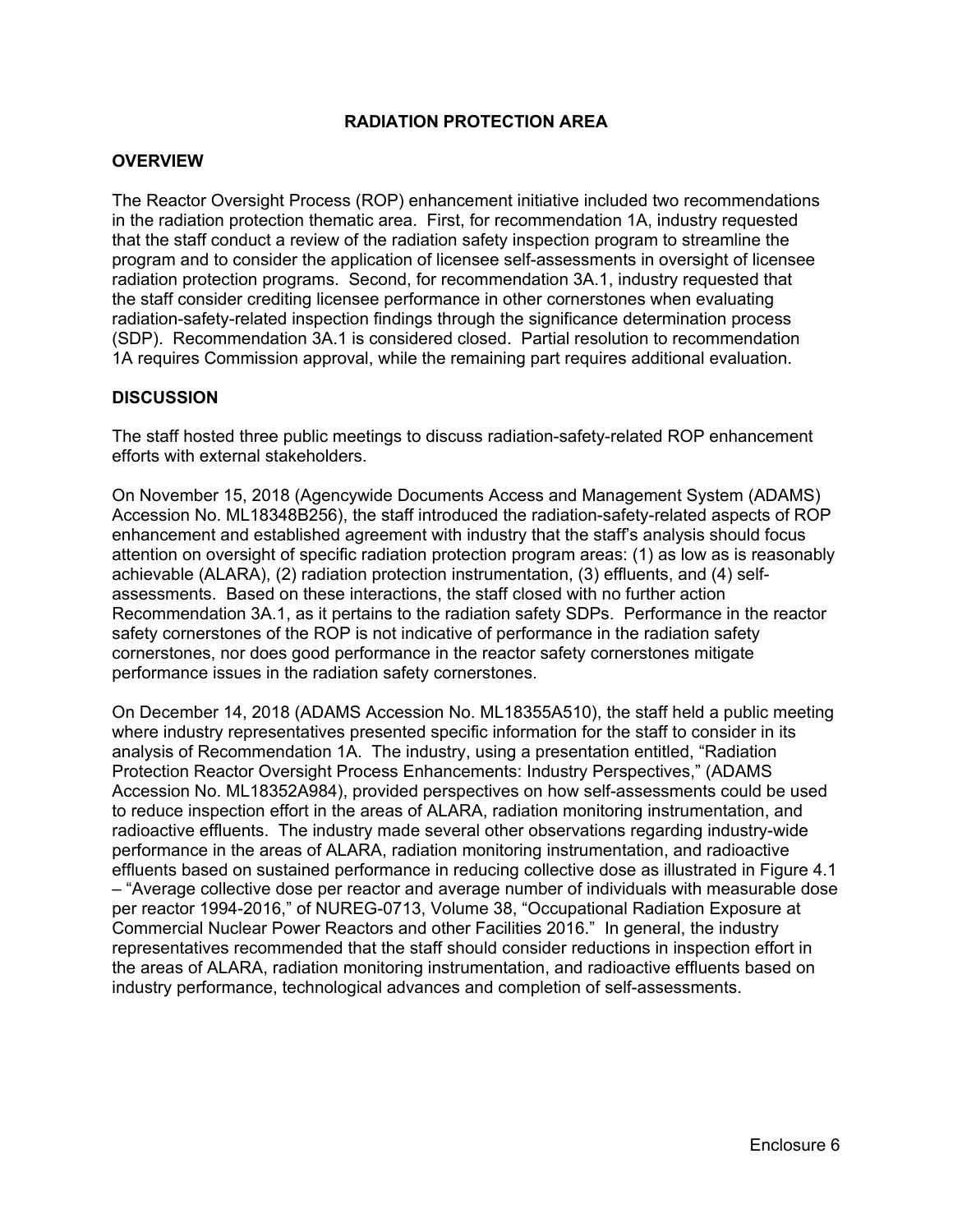On February 28, 2019 (ADAMS Accession No. ML19060A128), the staff held a public meeting to discuss the preliminary conclusions of its analysis of the industry's recommendations and to present the recommendations that the staff expected to propose to the Commission through this SECY.

# **RECOMMENDATIONS REQUIRING ADDITIONAL EVALUATION**

## Nuclear Energy Institute Recommendation 1A

The staff evaluation for recommendation 1A, described above, resulted in a staff recommendation to eliminate inspection procedure (IP) 71124.02, "Occupational ALARA Planning and Controls," and reassign necessary required inspection samples to other inspection procedures, as described in the main body of this paper.

During the initial development of the ROP, the NRC established "ALARA Planning and Controls" as an inspectable area under the Occupational Radiation Safety Cornerstone. Since ROP inception, there have only been two White inspection findings, and these findings were identified during the first year of implementation. Since then, there have been no inspection findings in ALARA that were determined to be greater-than-Green. This is in large part the result of the Occupational Radiation Safety SDP crediting overall licensee performance in maintaining consistently low collective doses as a mitigating factor in the significance of inspection findings. Specifically, if a licensee maintains the three-year average of its collective dose below thresholds identified in Inspection Manual Chapter 0609, Appendix C, then the U.S. Nuclear Regulatory Commission (NRC) would not disposition an inspection finding in the ALARA area as greater than very low safety significance (Green). The NRC implemented this methodology as a means to risk-inform ALARA oversight based on the assumption that the radiation protection programs at plants with persistently high collective doses contend with the greatest challenges in maintaining doses ALARA. This approach allows only the most risk significant ALARA-related inspection findings to trigger additional supplemental inspections through the ROP's assessment process.



**Figure 1 – Average Measurable Dose per Monitored Individual from NUREG-0713 Vol. 21 (left) and Vol. 38 (right)** 

As illustrated in Figure 1, the U.S. nuclear industry's performance as it relates to collective dose predates the NRC's incorporation of ALARA as a regulatory requirement for occupational exposures. In 1991, the Commission observed that, "due to the practice of maintaining radiation exposures ALARA the average radiation dose to occupationally exposure individuals is well below the previous or amended part 20 and also below the limits recommended by the